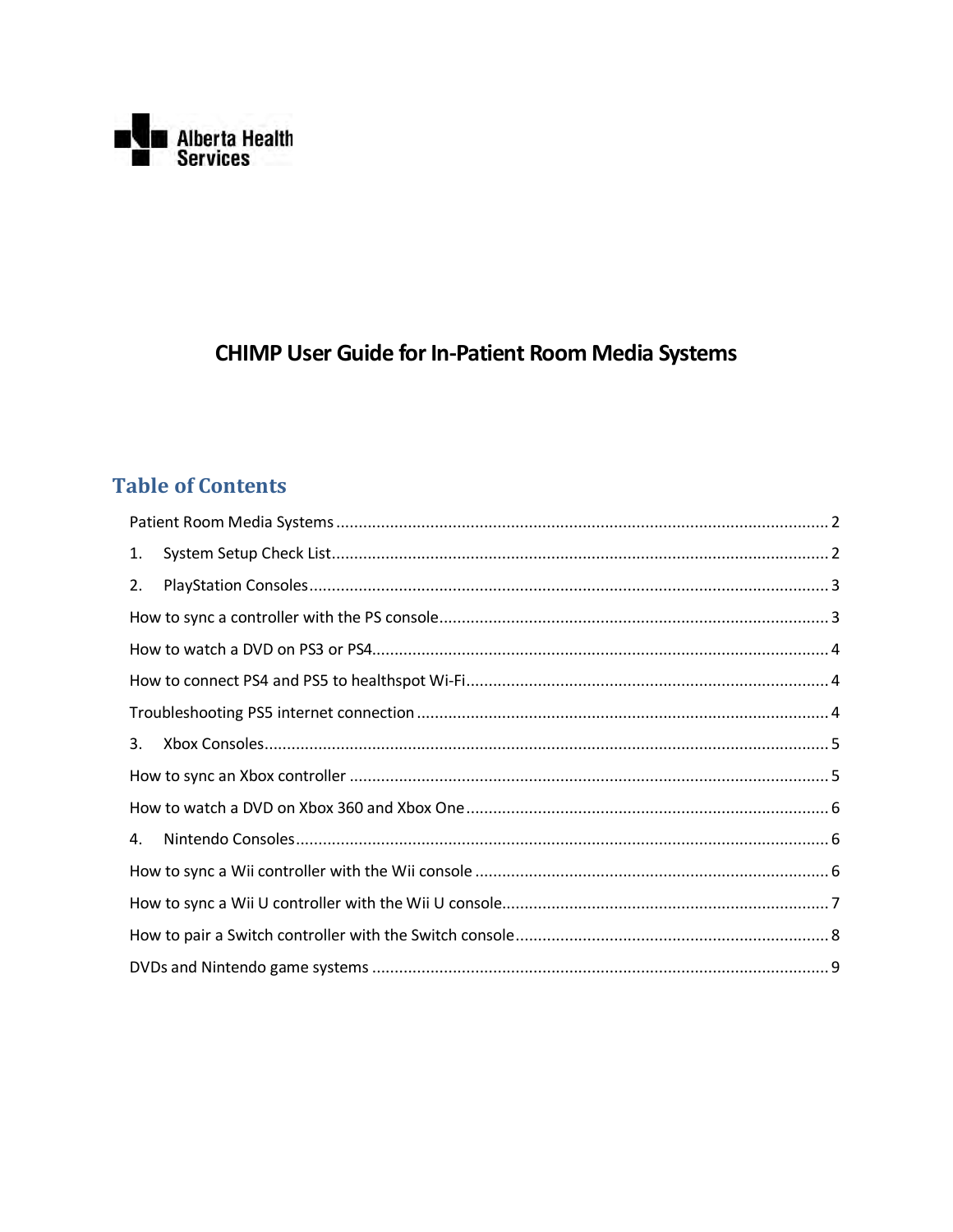### <span id="page-1-0"></span>**Patient Room Media Systems**

For assistance, please first connect with a Unit staff member. If further assistance is required, the Unit staff will contact the CHIMP program.

### <span id="page-1-1"></span>**1. System Setup Check List**

- 1. TV is powered on and set to AUX channel *Use the bedside remote to change the TV channel*
- 2. DVD player or Game console is powered on
- 3. Switch Box button is depressed for the correct device *Refer to illustration below*
- 4. There is power to the systems and remote *No? Check power outlet; Does the remote need new batteries?*
- 5. The controller is synced to the console *Refer to instruction further in this document*
- 6. Disc in the device

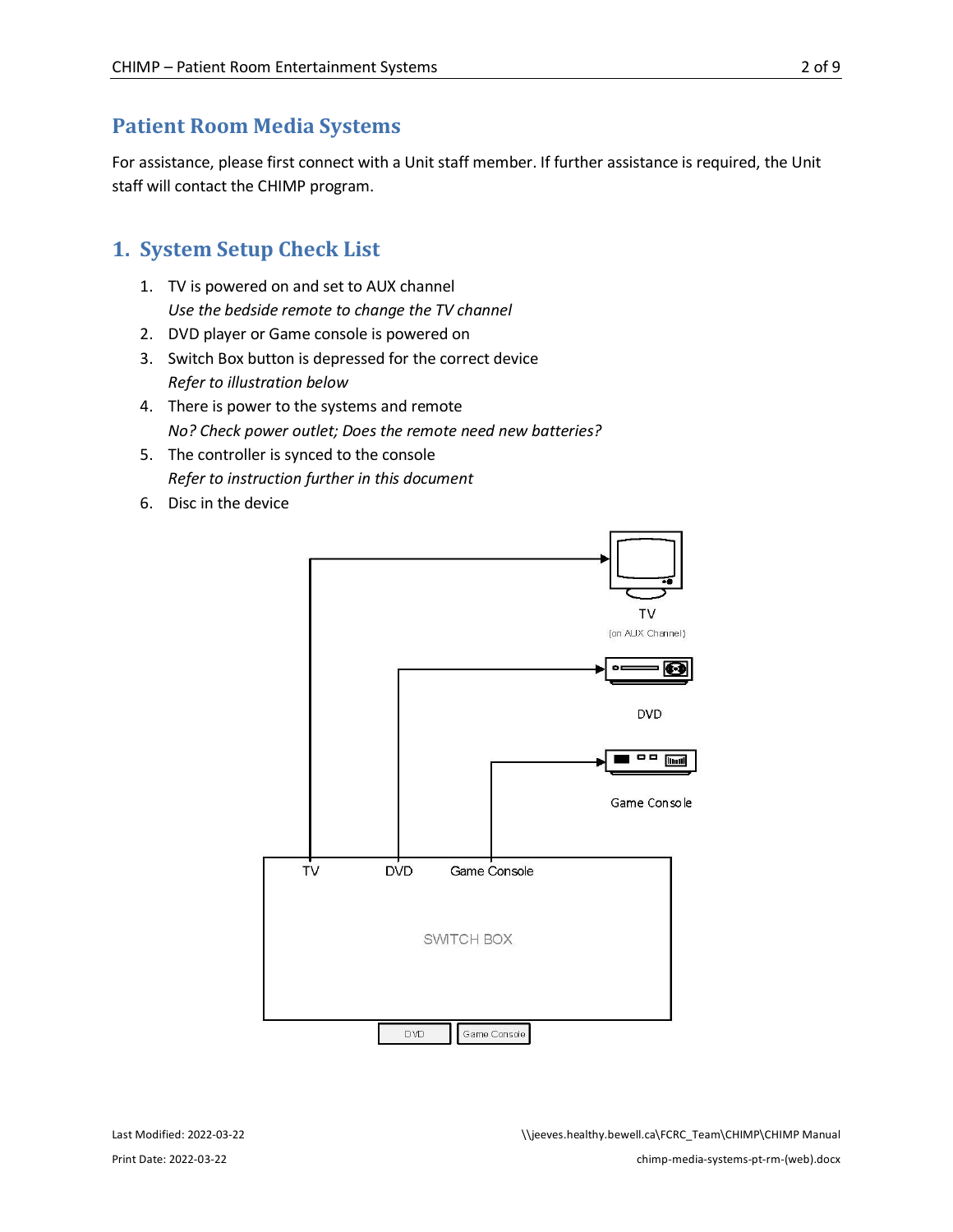<span id="page-2-0"></span>



### <span id="page-2-1"></span>**How to sync a controller with the PS console**

To sync a PlayStation controller with a PS console you will need a mini USB cable.

To learn how to sync a PS controller to a PlayStation console, follow the instructions below, or watch one of the listed videos:

- [How to Sync Your PS3 Controller YouTube](https://www.youtube.com/watch?v=U1ANXb2KOWY)
- [How To Connect PS4 Controller To PS4 YouTube](https://www.youtube.com/watch?v=2zhLd7p2s2E)
- 1. Turn on your PlayStation 3.
- 2. Connect a mini USB cable to your controller.
- 3. Connect the other end of the cable to your PS3.







- 4. Push the **PlayStation button** in the middle of the controller to turn it on.
- 5. Wait for the lights on the controller to stop flashing.





- 6. Once the lights have stopped flashing, unplug the mini USB cable from the controller. Your PS3 controller is now ready to use.
- 7. If the controller isn't charged, leave it plugged in to finish charging.

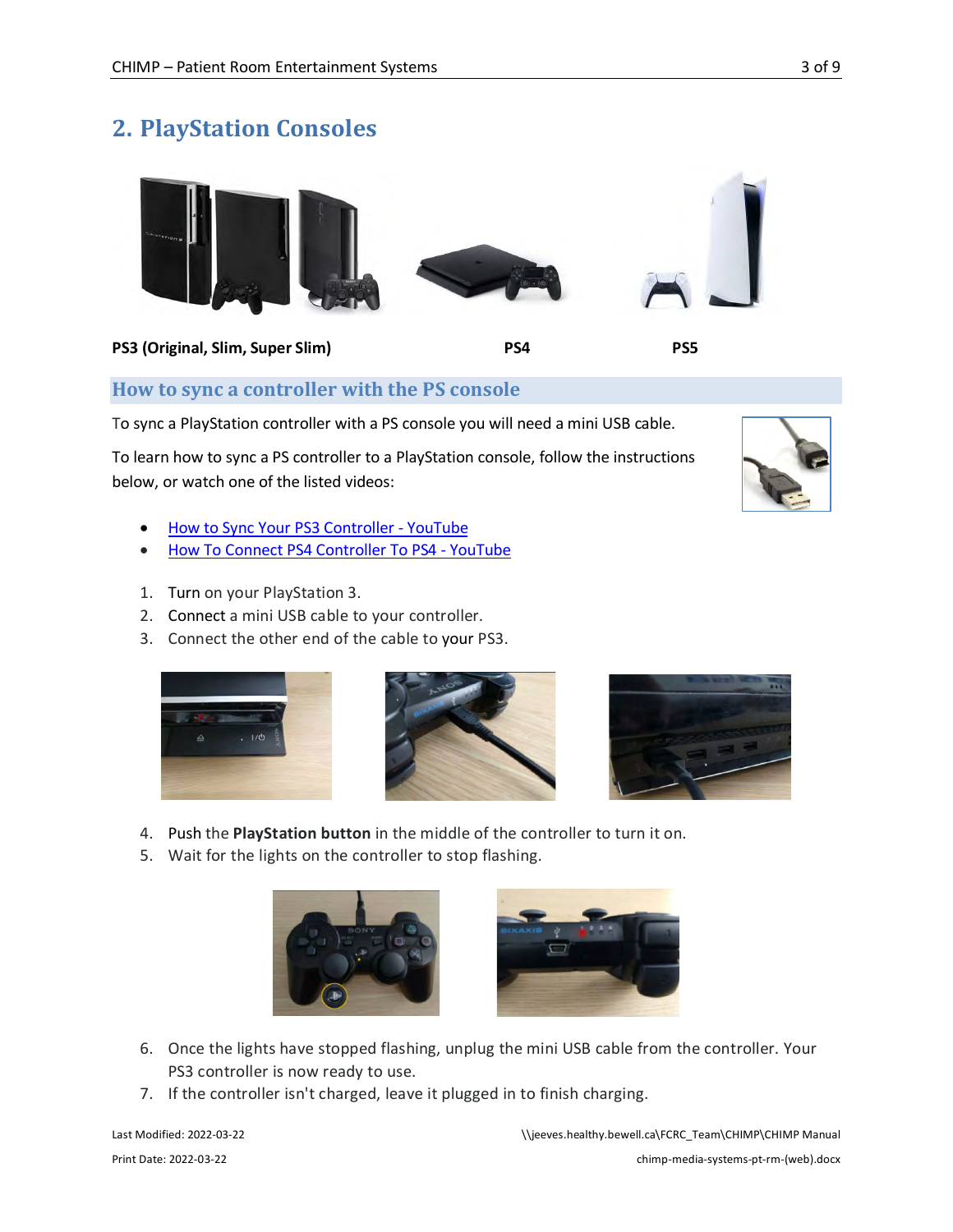### <span id="page-3-0"></span>**How to watch a DVD on PS3 or PS4**

### **PlayStation 3**

The PS3 console can play Blu ray discs and DVDs **as long as they are sold in the same region as the console**. Make sure your DVDs have the same region code as your PS3 console.

- 1. Original (**DVD** and **Blu**-**Ray**)
- 2. Slim (**DVD** and **Blu**-**Ray**)
- 3. Super Slim (**DVD**)

### **PlayStation 4**

#### (**DVD** and **Blu**-**Ray**)

Normally the movie should start itself. If not, use the PS remote to go to the video section in your PS menu. Press the X button on the title of your movie to start it up.

| Go to Home Screen                             |
|-----------------------------------------------|
| Cancel/Go Back (Press)<br>Go to Player (Hold) |
| Play   Pause   Select                         |
| <b>View Detail</b>                            |

<span id="page-3-1"></span>**How to connect PS4 and PS5 to healthspot Wi-Fi** 

### **PlayStation 4**

Connect to the internet, and then open the manual from the PS4, which will open a browser window. **Select (Settings) > [User's Guide/Helpful Info].**

#### **PlayStation 5**

You will need a cellphone or laptop to connect a PlayStation 5 console to the hospital Wi-Fi.

- 1. On the PS5, go to: **Settings > Network > Settings > Set Up Internet Connection**.
- 2. From the available Wi-Fi networks, **choose "healthspot"**.
- 3. From the two options displayed on the PS5, select **"How to Authenticate"**.
- 4. **Connect your phone to the PS5**. Open your phone and look for the wireless network that the PS5 uses, something like PS5-625, and click on it. It should ask you for a password.
- 5. In the text field on your phone, **enter the password shown on the PS5 display.** Click connect.

### <span id="page-3-2"></span>**Troubleshooting PS5 internet connection**

If the PS5 system will not allow you to authenticate ("How to Authenticate" does not show up), check the **Wi-Fi Frequency Band** setting:

• It should be set to 2.4 GHz. Go to: Settings > Network > Connection Status > View Connection Status

To change the **Wi-Fi Frequency Band** setting:

- 1. **Settings > Network > Settings > Set Up Internet Connection > "healthspot"**
- 2. With your Wi-Fi network highlighted, **press the Options button on your DualSense controller**. This button is located directly to the left of the Triangle button and has three horizontal lines on top of it.
- 3. In the pop-up menu, **select the "2.4 GHz" option**.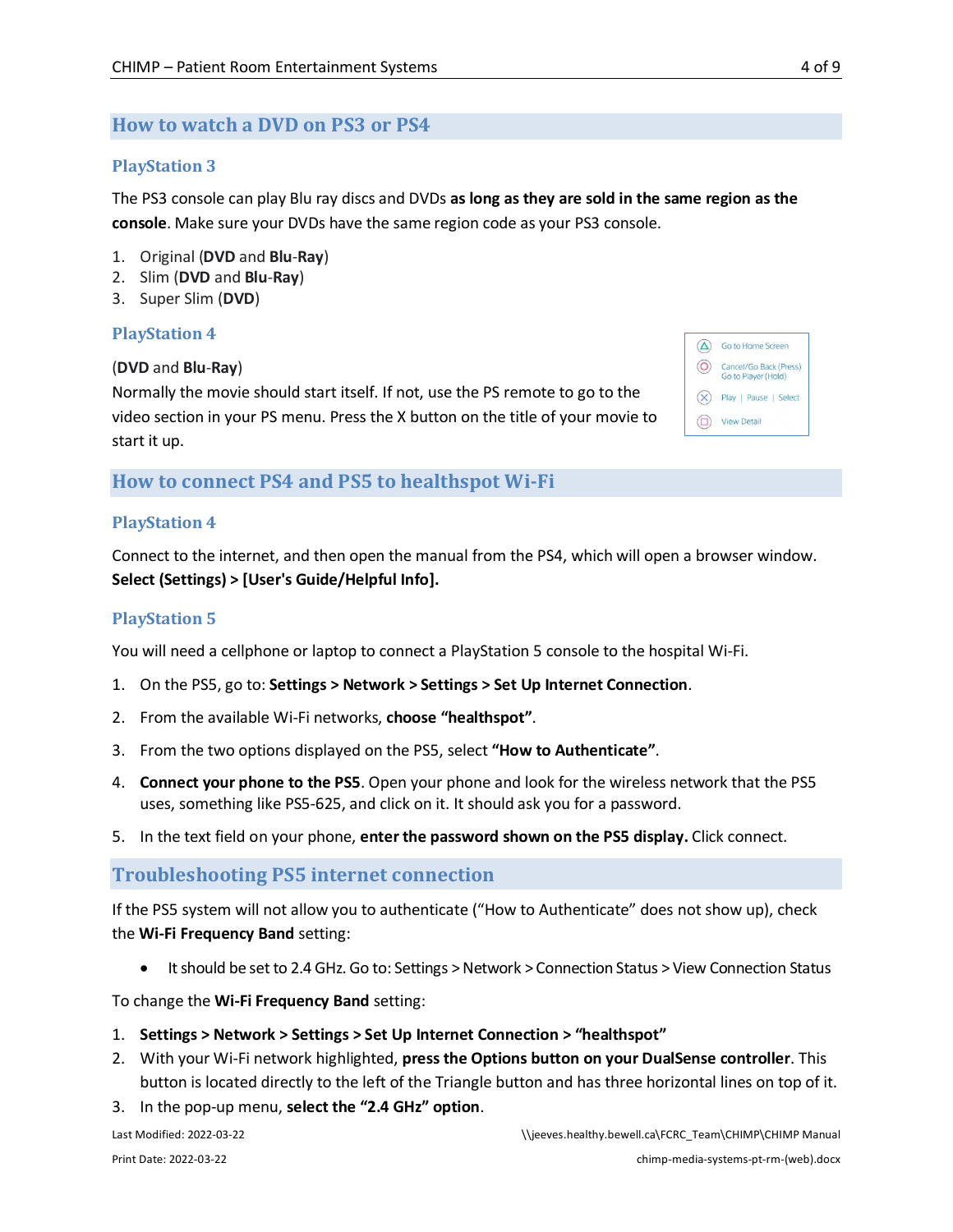## <span id="page-4-0"></span>**3. Xbox Consoles**

Illustrations for steps 3 & 4.



#### **Xbox One**

### <span id="page-4-1"></span>**How to sync an Xbox controller**

To learn how to sync an Xbox controller to a console, follow the instructions below, or watch one of the listed videos:

- [How to Connect an Xbox 360 Wireless Controller to an Xbox 360 YouTube](https://www.youtube.com/watch?v=GpV-b1de2lM)
- [How to Connect a wireless Controller to your Xbox One S console YouTube](https://youtu.be/6ItNxZgZU10)





- 
- 3. Press and release the connect button on the console.
- 4. Within 20 seconds, press and release the connect button on the controller.
- 5. The lights around the console's power button will stop flashing once the controller connects to the console.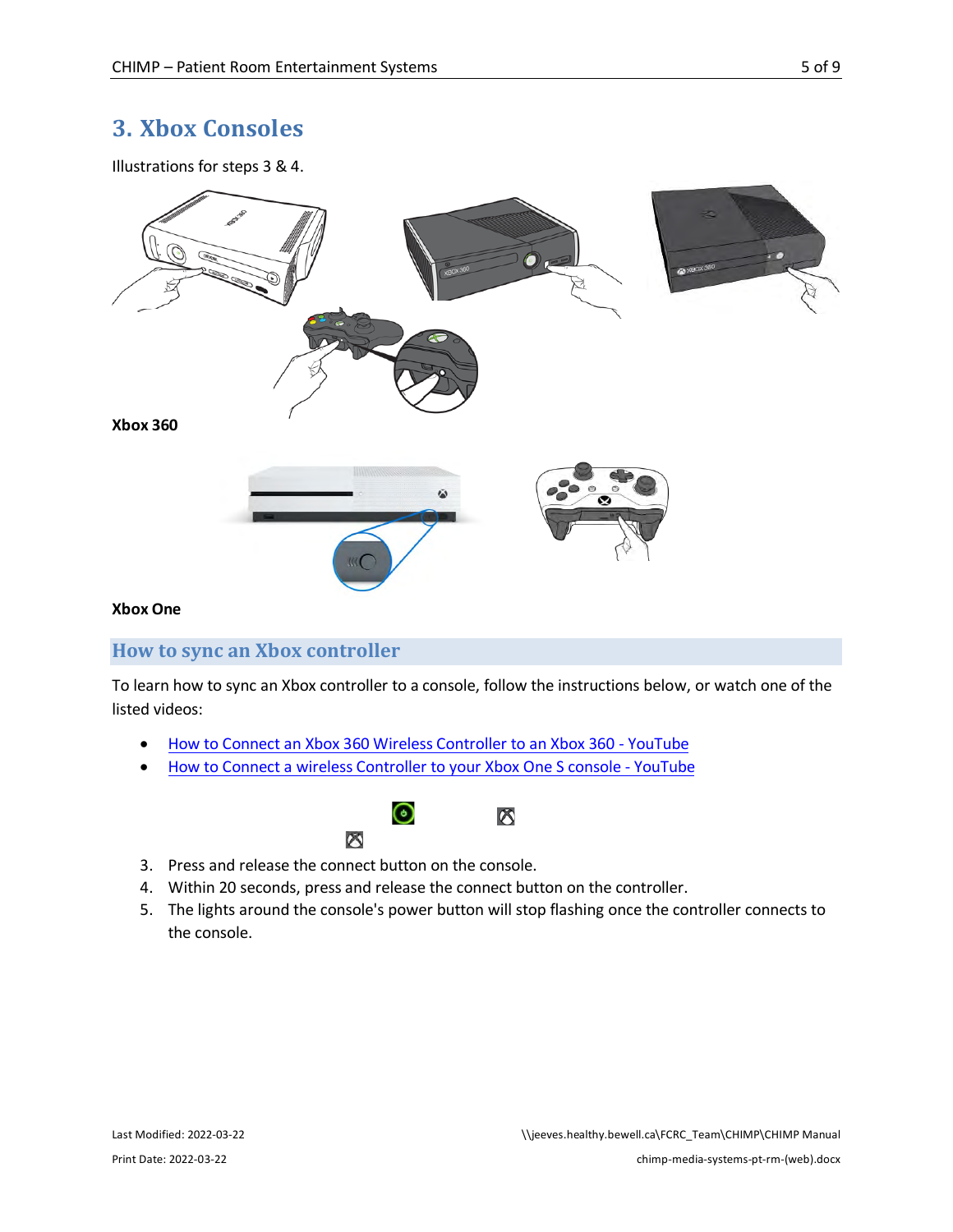### <span id="page-5-0"></span>**How to watch a DVD on Xbox 360 and Xbox One**

- Xbox 360 (DVD)
- Xbox One (DVD and Blu-Ray)

The Xbox console can play Blu ray discs and DVDs **as long as they are sold in the same region as the console**. Make sure your DVDs have the same region code as your Xbox console. The console must be in a horizontal position.

<span id="page-5-1"></span>Simply insert a DVD into the disc drive and turn on the console. The DVD automatically starts to play.

# **4. Nintendo Consoles**



To learn how to sync a controller to a Nintendo console, follow the instructions below, or watch one of the listed videos:

- [How To Synchronize Wii Controller YouTube](https://www.youtube.com/watch?v=BN3vaFb90NY)
- [How To Synchronize Wii U Controller YouTube](https://youtu.be/oGJ10XLMo5w)
- [How to Synchronize Switch Controller YouTube](https://youtu.be/i2YkJ9_vukg)
- [How to Sync the Nintendo Switch Pro Controller YouTube](https://youtu.be/CmulUqnxd_M)

### <span id="page-5-2"></span>**How to sync a Wii controller with the Wii console**



Last Modified: 2022-03-22 \\jeeves.healthy.bewell.ca\FCRC\_Team\CHIMP\CHIMP Manual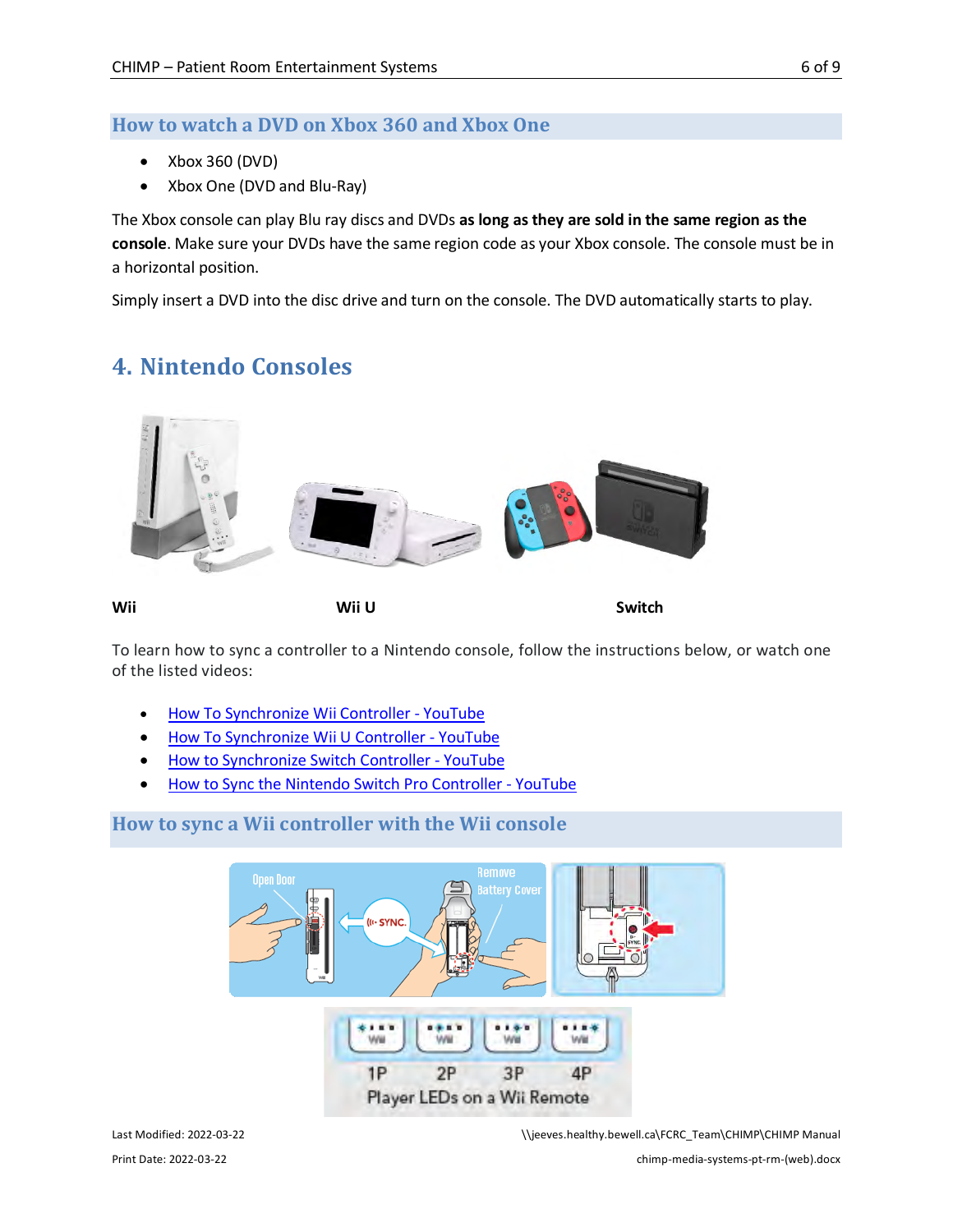- 1. Power on your console.
- 2. Open the panel near the SD card slot to reveal the red sync button. In the Wii Mini, the sync button is located next to the battery slot.
- 3. Remove the battery cover from your Wii controller to press the smaller sync button. The lights on the controller will blink.
- 4. Press the sync button on the Wii. The blinking will stop and the indicator LED will show the position of your controller once it's paired.
- 5. Repeat the process for any other controllers.

<span id="page-6-0"></span>

The Wii U is compatible with traditional Wii remotes, the Wii U GamePad and Wii U Pro controllers. Use the following steps to sync any controller to your Wii U.

- 1. Open the Wii U Menu on screen and press the Sync button on the front of your console. This brings up the pairing screen.
- 2. Press the Sync button again until you see the controller you want to sync with the system.
- 3. Remove the battery cover from your Wii controller to press the Sync button. If connecting a Wii U Pro Controller, press the button on the back of the controller. Lights will flash until it connects. When the flashing stops, the indicator light will show the position of the Wii remote from 1 to 4.

You can also pair new Wii controllers from the Wii U Home screen by selecting "Controller Settings." From there, you can select "Pair." Then, press the Sync button on your controller to complete the syncing process.

If you've synced a controller with one system, you'll always need to sync it to use with another system.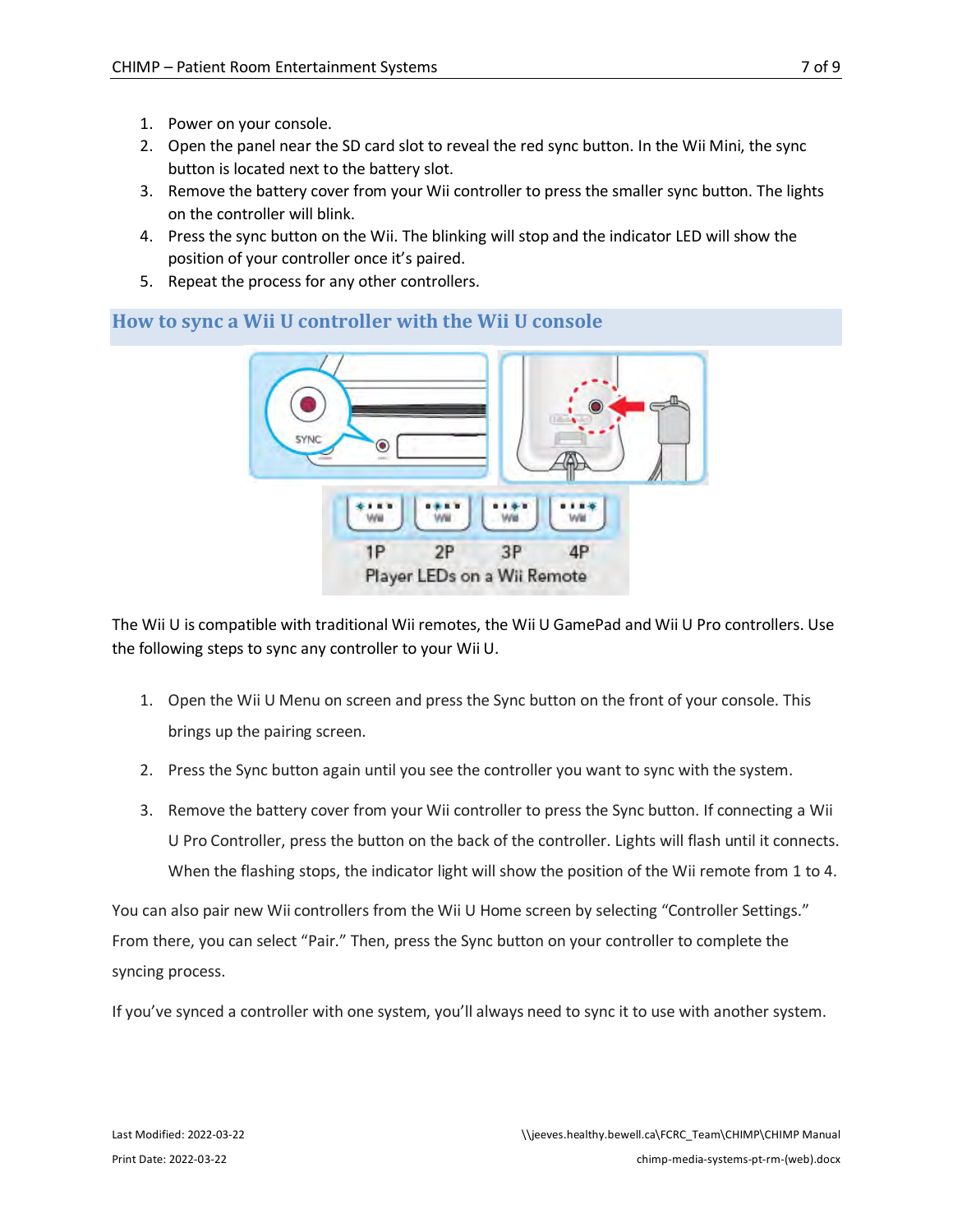## <span id="page-7-0"></span>**How to pair a Switch controller with the Switch console**



### **Button pairing or wireless pairing**

- 1. From the HOME Menu, select **Controllers**, then **Change Grip and Order**.
- 2. While the following screen is displayed, press and hold down the **[SYNC Button](https://en-americas-support.nintendo.com/app/answers/detail/a_id/27538)** for at least one second on the controller you wish to pair.

| Press $\boxed{\mathsf{L}}$ + $\boxed{\mathsf{R}}$ on the controller. |
|----------------------------------------------------------------------|
|                                                                      |
| 2                                                                    |